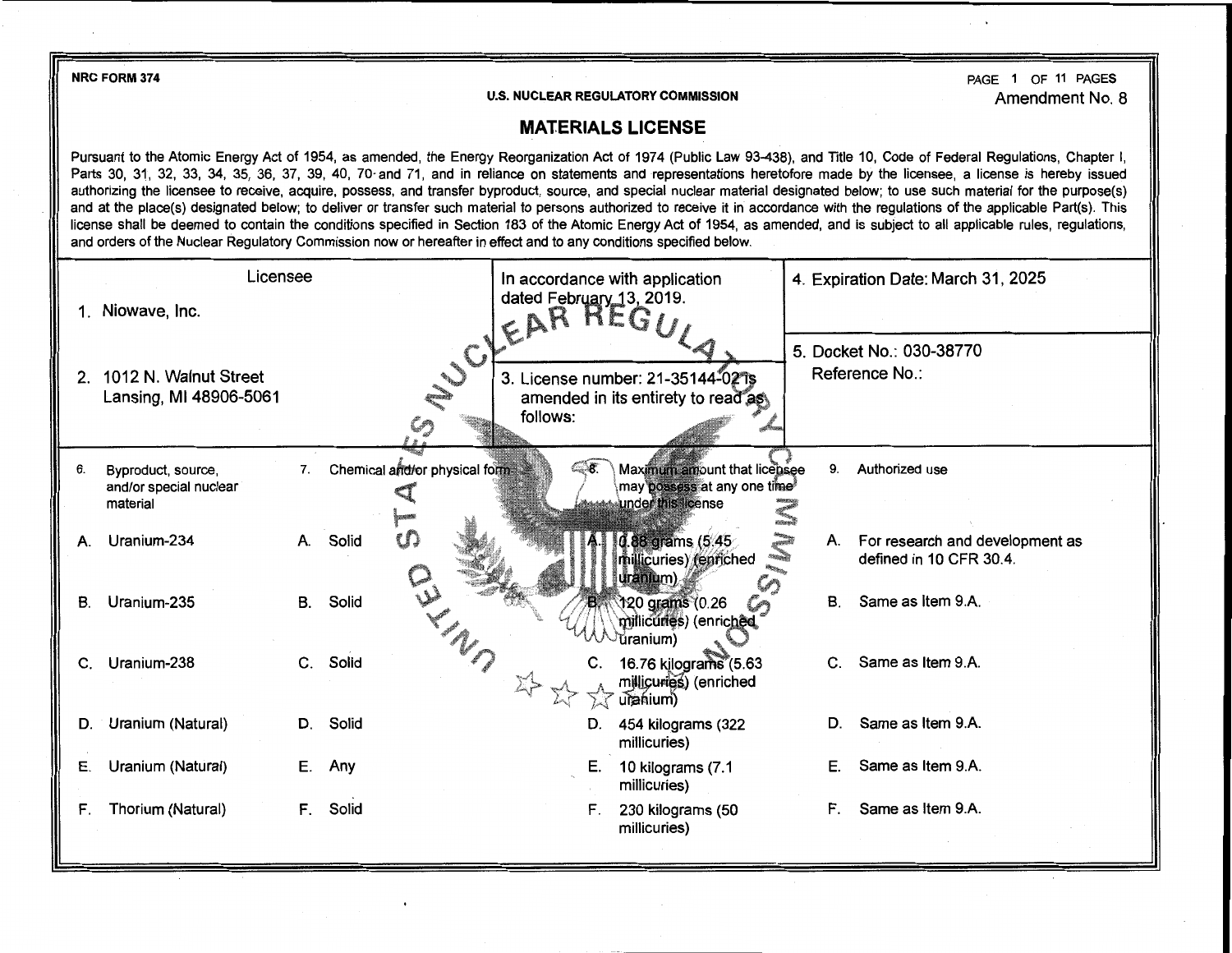|    | <b>NRC FORM 374A</b>                                     |             |                                                | <b>U.S. NUCLEAR REGULATORY COMMISSION</b>                                                               |    | PAGE 2 OF 11 PAGES                                                                                                                                                                                                                                                                                                                                                                                                                                                                                                                                                                                                                                                                                                                                |
|----|----------------------------------------------------------|-------------|------------------------------------------------|---------------------------------------------------------------------------------------------------------|----|---------------------------------------------------------------------------------------------------------------------------------------------------------------------------------------------------------------------------------------------------------------------------------------------------------------------------------------------------------------------------------------------------------------------------------------------------------------------------------------------------------------------------------------------------------------------------------------------------------------------------------------------------------------------------------------------------------------------------------------------------|
|    | <b>MATERIALS LICENSE</b><br><b>SUPPLEMENTARY SHEET</b>   |             | License Number<br>21-35144-02                  | Docket or Reference Number<br>030-38770                                                                 |    |                                                                                                                                                                                                                                                                                                                                                                                                                                                                                                                                                                                                                                                                                                                                                   |
|    |                                                          |             | Amendment No. 8                                |                                                                                                         |    |                                                                                                                                                                                                                                                                                                                                                                                                                                                                                                                                                                                                                                                                                                                                                   |
| 6. | Byproduct, source,<br>and/or special nuclear<br>material | 7.          | Chemical and/or physical form<br>8.<br>$R_{s}$ | Maximum amount that licensee<br>may possess at any one time<br>Tunder this license<br>1 militurie total | 9. | Authorized use                                                                                                                                                                                                                                                                                                                                                                                                                                                                                                                                                                                                                                                                                                                                    |
| G. | Molybdenum-99                                            | Solid<br>G. | SUCLEAR<br>$\mathcal{C}_2$<br>$\omega$<br>tD   | SSIDIN                                                                                                  | G. | (1) For production, possession, or<br>handling of radiochemicals for transfer<br>to person authorized to receive the<br>licensed material in accordance with<br>the terms and conditions of a specific<br>license issued by the U.S. Nuclear<br>Regulatory Commission or an<br>Agreement State.<br>(2) Research and development as<br>defined in 10 CFR 30.4.<br>(3) For packaging and distribution of<br>produced radiochemicals to persons<br>authorized to receive licensed materials<br>in accordance with the terms and<br>conditions of specific licenses issued<br>by the U.S. Nuclear Regulatory<br><b>Commission or Agreement States.</b><br>This material should not be distributed<br>as a radiopharmaceutical or radioactive<br>drug. |
| Н. | Molybdenum-99                                            | H. Any      | Η.                                             | 10 microcuries total                                                                                    | Η. | Same as Item 9.G.                                                                                                                                                                                                                                                                                                                                                                                                                                                                                                                                                                                                                                                                                                                                 |
|    | Strontium-89                                             | Solid       |                                                | 1 millicurie total                                                                                      | I. | Same as Item 9.G.                                                                                                                                                                                                                                                                                                                                                                                                                                                                                                                                                                                                                                                                                                                                 |
| J. | Strontium-89                                             | J. Any      |                                                | 10 microcuries total                                                                                    | J. | Same as Item 9.G.                                                                                                                                                                                                                                                                                                                                                                                                                                                                                                                                                                                                                                                                                                                                 |
| Κ. | Strontium-91                                             | Solid<br>Κ. | Κ.                                             | 1 millicurie total                                                                                      | Κ. | Same as Item 9.G.                                                                                                                                                                                                                                                                                                                                                                                                                                                                                                                                                                                                                                                                                                                                 |
|    | Strontium-91                                             | L. Any      | L.                                             | 10 microcuries total                                                                                    | L. | Same as Item 9.G.                                                                                                                                                                                                                                                                                                                                                                                                                                                                                                                                                                                                                                                                                                                                 |

 $\mathcal{N}$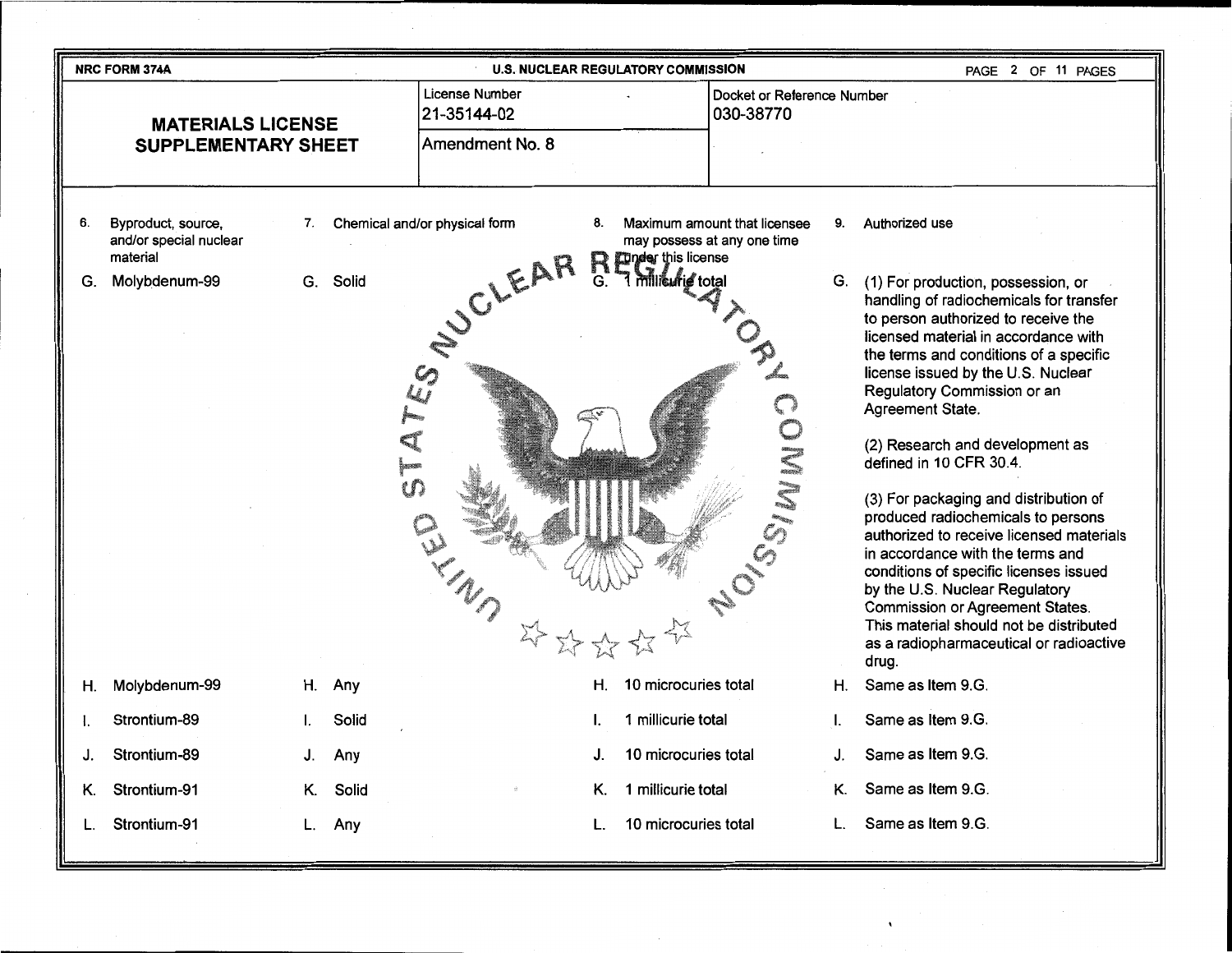|                                                        | <b>NRC FORM 374A</b>                                     |             |                               | <b>U.S. NUCLEAR REGULATORY COMMISSION</b> |                                                                   | PAGE 3 OF 11 PAGES    |
|--------------------------------------------------------|----------------------------------------------------------|-------------|-------------------------------|-------------------------------------------|-------------------------------------------------------------------|-----------------------|
| <b>MATERIALS LICENSE</b><br><b>SUPPLEMENTARY SHEET</b> |                                                          |             | License Number<br>21-35144-02 |                                           | Docket or Reference Number<br>030-38770                           |                       |
|                                                        |                                                          |             | Amendment No. 8               |                                           |                                                                   |                       |
| 6.                                                     | Byproduct, source,<br>and/or special nuclear<br>material | 7.          | Chemical and/or physical form | 8.<br><b>Tunder this license</b>          | Maximum amount that licensee<br>9.<br>may possess at any one time | Authorized use        |
| М.                                                     | Strontium-92                                             | M. Solid    |                               | R<br>1 millieufig total<br>M.             | М.                                                                | Same as Item 9.G.     |
| N.                                                     | Strontium-92                                             | N. Any      |                               | 10 microcuries total<br>N.                | N.                                                                | Same as Item 9.G.     |
| О.                                                     | Krypton-85m                                              | Solid<br>О. | SUCLEAR                       | 1 millicurie total<br>О.                  | О.                                                                | Same as Item 9.G.     |
| Р.                                                     | Krypton-85m                                              | P.<br>Any   | $\mathcal{C}_{2}$<br>تيكا     | 10 microcuries total<br>Ρ.                | Ρ.                                                                | Same as Item 9.G.     |
| Q.                                                     | Krypton-87                                               | Solid<br>Q. | <b>A</b>                      | ୍ଚିତ.<br>1 millicurie total               | Q.                                                                | Same as Item 9.G.     |
| R.                                                     | Krypton-87                                               | R.<br>Any   | q                             | 10 microcuries total                      | R.                                                                | Same as Item 9.G.     |
| S.                                                     | Krypton-88                                               | Solid<br>S. | U)                            | millicurie total                          | S.                                                                | Same as Item 9.G.     |
| Τ.                                                     | Krypton-88                                               | Τ.<br>Any   |                               | 10 microcuries total                      | Τ.                                                                | Same as Item 9.G.     |
| U.                                                     | Iodine-131                                               | Solid<br>U. | ED                            | millicurie total                          | U.                                                                | Same as Item 9.G.     |
| V.                                                     | Iodine-131                                               | Any<br>V.   |                               | 10 microcuries total                      | V.                                                                | Same as Item 9.G.     |
| W.                                                     | lodine-132                                               | W. Solid    | $\sum_{i=1}^{n}$              | 1 millieurie total                        | W.                                                                | Same as Item 9.G.     |
| Х.                                                     | Iodine-132                                               | Any<br>Х.   |                               | 10 microcuries total                      | Х.                                                                | Same as Item 9.G.     |
| Y.                                                     | lodine-132m                                              | Solid<br>Y. |                               | 1 millicurie total<br>Y.                  | Y.                                                                | Same as Item 9.G.     |
| Z.                                                     | lodine-132m                                              | Any<br>Z.   |                               | 10 microcuries total<br>Z.                | Z.                                                                | Same as Item 9.G.     |
|                                                        | AA. lodine-133                                           | AA. Solid   |                               | AA. 1 millicurie total                    |                                                                   | AA. Same as Item 9.G. |
|                                                        | AB. lodine-133                                           | AB. Any     |                               | AB. 10 microcuries total                  |                                                                   | AB. Same as Item 9.G. |
|                                                        | AC. lodine-134                                           | AC. Solid   |                               | AC. 1 millicurie total                    |                                                                   | AC. Same as Item 9.G. |

. . . . .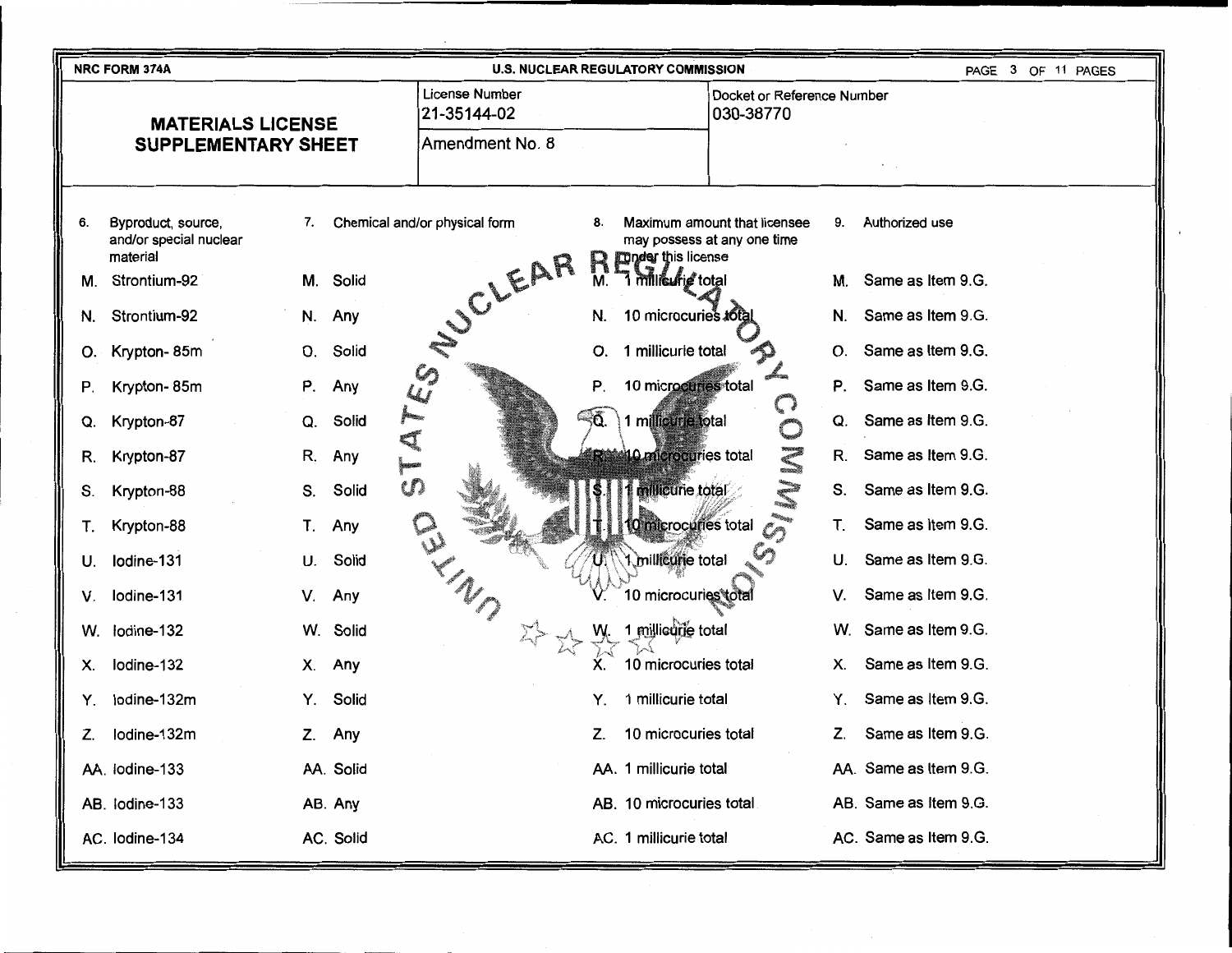| <b>NRC FORM 374A</b>                                                                                                  |                           |                                          | <b>U.S. NUCLEAR REGULATORY COMMISSION</b>       |                                                             |                       | PAGE 4 OF 11 PAGES |
|-----------------------------------------------------------------------------------------------------------------------|---------------------------|------------------------------------------|-------------------------------------------------|-------------------------------------------------------------|-----------------------|--------------------|
| <b>MATERIALS LICENSE</b>                                                                                              |                           | <b>License Number</b><br>21-35144-02     |                                                 | Docket or Reference Number<br>030-38770                     |                       |                    |
| <b>SUPPLEMENTARY SHEET</b>                                                                                            |                           | Amendment No. 8                          |                                                 |                                                             |                       |                    |
|                                                                                                                       |                           |                                          |                                                 |                                                             |                       |                    |
| Byproduct, source,<br>6.<br>and/or special nuclear<br>material                                                        | 7.                        | Chemical and/or physical form<br>SUCLEAR | 8.<br><b>Render this license</b>                | Maximum amount that licensee<br>may possess at any one time | Authorized use<br>9.  |                    |
| AD. Iodine-134                                                                                                        | AD. Any                   |                                          | AD. 10 microcuries total                        |                                                             | AD. Same as Item 9.G. |                    |
| AE. lodine-135                                                                                                        | AE. Solid                 |                                          | AE. 1 millicurie total                          |                                                             | AE. Same as Item 9.G. |                    |
| AF. lodine-135                                                                                                        | AF. Any                   |                                          | AF. 10 microcuries total                        |                                                             | AF. Same as Item 9.G. |                    |
| AG. Xenon-133                                                                                                         | AG. Solid                 | $\mathcal{L}$                            | AG. 1 millicurie total                          |                                                             | AG. Same as Item 9.G. |                    |
| AH. Xenon-133                                                                                                         | AH. Any<br>₹              |                                          | $\mathcal{\widehat{A}}$ H. 10 microcuries total |                                                             | AH. Same as Item 9.G. |                    |
| Al. Xenon-133m                                                                                                        | Al. Solid<br>i<br>I<br>ťЛ |                                          | 1 millicurie total                              |                                                             | Al. Same as Item 9.G. |                    |
| AJ. Xenon-133m                                                                                                        | AJ. Any                   |                                          | 10 microcuries total                            |                                                             | AJ. Same as Item 9.G. |                    |
| AK. Xenon-138                                                                                                         | AK. Solid                 |                                          | millicurie total                                |                                                             | AK. Same as Item 9.G. |                    |
| AL. Xenon-138                                                                                                         | AL. Any                   |                                          | रो0 microcuries total                           |                                                             | AL. Same as Item 9.G. |                    |
| AM. Any byproduct material<br>with Atomic Numbers 1<br>through 83 with half-life<br>less than or equal to 120<br>days | AM. Solid                 |                                          | AM. 35 millicuriestotal                         |                                                             | AM. Same as Item 9.G. |                    |
| AN. Any byproduct material<br>with Atomic Numbers 1<br>through 83 with half-life<br>less than or equal to 120<br>days | AN. Any                   |                                          | AN. 100 microcuries total                       |                                                             | AN. Same as Item 9.G. |                    |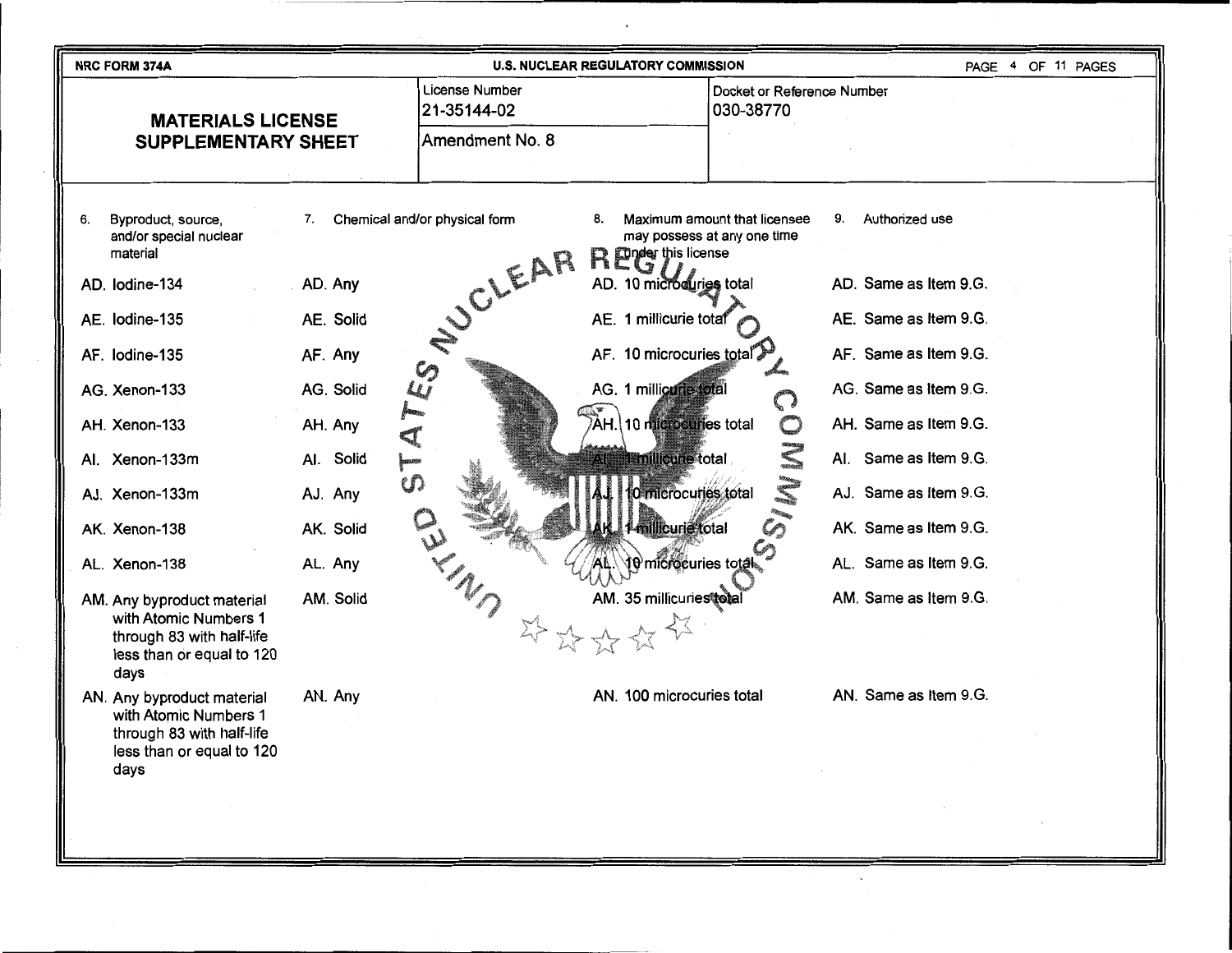| NRC FORM 374A                                                                                                          | <b>U.S. NUCLEAR REGULATORY COMMISSION</b>        |                                                                                                 | PAGE 5 OF 11 PAGES                                                                                 |
|------------------------------------------------------------------------------------------------------------------------|--------------------------------------------------|-------------------------------------------------------------------------------------------------|----------------------------------------------------------------------------------------------------|
| <b>MATERIALS LICENSE</b><br><b>SUPPLEMENTARY SHEET</b>                                                                 | License Number<br>21-35144-02<br>Amendment No. 8 | Docket or Reference Number<br>030-38770                                                         |                                                                                                    |
|                                                                                                                        |                                                  |                                                                                                 |                                                                                                    |
| Byproduct, source,<br>7.<br>6.<br>and/or special nuclear<br>material                                                   | Chemical and/or physical form<br>8.              | Maximum amount that licensee<br>9.<br>may possess at any one time<br><b>Tunder this license</b> | Authorized use                                                                                     |
| AO. Solid<br>AO. Any byproduct material<br>with Atomic Numbers 1<br>through 83 with half-life<br>greater than 120 days | SUCLEAR                                          | AO. 250 microcuries total                                                                       | AO. Same as Item 9.G.                                                                              |
| AP. Any<br>AP. Any byproduct material<br>with Atomic Numbers 1<br>through 83 with half-life<br>greater than 120 days   | <b>SP</b>                                        | AP. 1 microcurie total                                                                          | AP. Same as Item 9.G.                                                                              |
| AQ. Solid<br>AQ. Any byproduct material<br>with Atomic Numbers 84<br>through 103                                       |                                                  | OMMIS<br>AQ. 20 millicuries total                                                               | AQ. For possession and storage of<br>byproduct materials incidental to<br>radionuclide production. |
| AR. Any<br>AR. Any byproduct material<br>with Atomic Numbers 84<br>through 103                                         |                                                  | millicuries total                                                                               | AR. For possession and storage of<br>byproduct materials incidental to<br>radionuclide production. |
| AS. Solid<br>AS. Gold-198                                                                                              |                                                  | Amillicurie total                                                                               | AS. Same as Item 9.G.                                                                              |
| AT. Californium-252<br>AT. Sealed Sources (Frontier<br>FTC 100 Series)                                                 | Technology Corporation, Mode                     | AT. 20 microcuries per source<br>and 20 microcuries total                                       | AT. For use as calibration and/or reference<br>standards.                                          |
| AU. Any byproduct material<br>with Atomic Numbers 1<br>through 83 with half-life<br>less than or equal to 120<br>days  | AU. Incidentally Activated Products<br>AU.       | 501 microcuries total                                                                           | AU. For possession and storage of<br>byproduct materials incidental to target<br>activation.       |
| AV. Any byproduct material<br>with Atomic Numbers 1<br>through 83 with half-life<br>greater than 120 days              | AV. Incidentally Activated Products              | AV. 10 microcuries total                                                                        | AV. For possession and storage of<br>byproduct materials incidental to target<br>activation.       |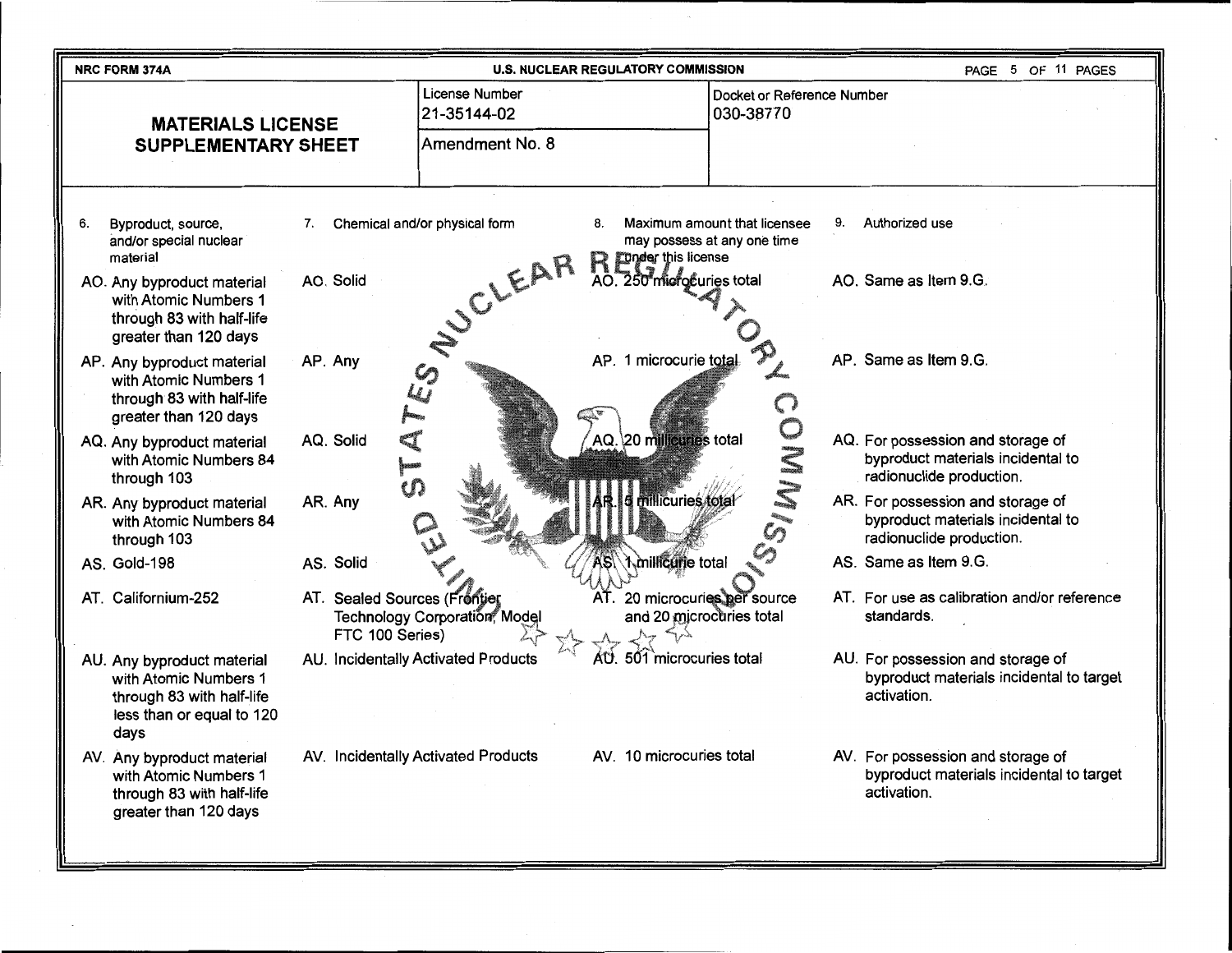| <b>NRC FORM 374A</b>                                                                                                  |                                            | <b>U.S. NUCLEAR REGULATORY COMMISSION</b>                                                             | PAGE 6 OF 11 PAGES                                                                                                          |
|-----------------------------------------------------------------------------------------------------------------------|--------------------------------------------|-------------------------------------------------------------------------------------------------------|-----------------------------------------------------------------------------------------------------------------------------|
| <b>MATERIALS LICENSE</b>                                                                                              | License Number<br>21-35144-02              | Docket or Reference Number<br>030-38770                                                               |                                                                                                                             |
| <b>SUPPLEMENTARY SHEET</b>                                                                                            | Amendment No. 8                            |                                                                                                       |                                                                                                                             |
|                                                                                                                       |                                            |                                                                                                       |                                                                                                                             |
| Byproduct, source,<br>6.<br>7.<br>and/or special nuclear<br>material                                                  | Chemical and/or physical form              | Maximum amount that licensee<br>8.<br>may possess at any one time<br><b>I under this license</b><br>R | Authorized use<br>9.                                                                                                        |
| AW. Europium-152<br>& Ziegler,)                                                                                       | AW. Custom Sealed Source (Edkert           | AW. 1.2 mieroguries per source<br>and 4.8 microcuries total                                           | AW. In NIST traceable calibration sources.                                                                                  |
| AX. Radium-226<br>AX. Any                                                                                             |                                            | AX. 120 millicuries fotal                                                                             | AX. For possession and use in accordance<br>with letter dated March 2, 2018<br>(ML18064A260).                               |
| AY. Radon-222<br>AY. Any                                                                                              |                                            | AY. 120 millionnes total<br>$\bigcap$                                                                 | AY. Same as Item 9.G.                                                                                                       |
| <b>AZ.</b> Activation <b>Products</b><br>AZ. Actinium-225                                                             |                                            | 10 millicuries total<br>AZ.<br>$\mathbb{C}$                                                           | AZ. Same as Item 9.G.                                                                                                       |
| BA. Lead-210<br>BA. Any                                                                                               |                                            | 95 millicuries total                                                                                  | BA. Same as Item 9.G.                                                                                                       |
| BB. Any<br>BB. Lead-214                                                                                               | w                                          | 20 millicuries total                                                                                  | BB. Same as Item 9.G.                                                                                                       |
| BC. Bismuth-210<br>BC. Any                                                                                            |                                            | 95 millicuries total                                                                                  | BC. Same as Item 9.G.                                                                                                       |
| BD. Bismuth-213<br>BD. Any                                                                                            |                                            | BD 10 millicuries total.                                                                              | BD. Same as Item 9.G.                                                                                                       |
| BE. Bismuth-214<br>BE. Any                                                                                            |                                            | BÉ. 120 millicuries total                                                                             | BE. Same as Item 9.G.                                                                                                       |
| BF. Polonium-210<br>BF. Any                                                                                           |                                            | 95 millicuries total                                                                                  | BF. Same as Item 9.G.                                                                                                       |
| BG. Any byproduct material<br>with Atomic Number 81<br>or greater with half-life<br>less than or equal to<br>120 days | <b>BG. Incidentally Activated Products</b> | BG. 615 millicuries total                                                                             | BG. For possession and storage of<br>byproduct materials incidental to<br>possession of radium-226.                         |
| BH. Any<br>BH. Any radioactive material<br>with half-life less than or<br>equal to 120 days                           |                                            | BH. 500 microcuries total                                                                             | BH. For possession and storage of<br>activated radioactive materials<br>incidental to irradiation of licensed<br>materials. |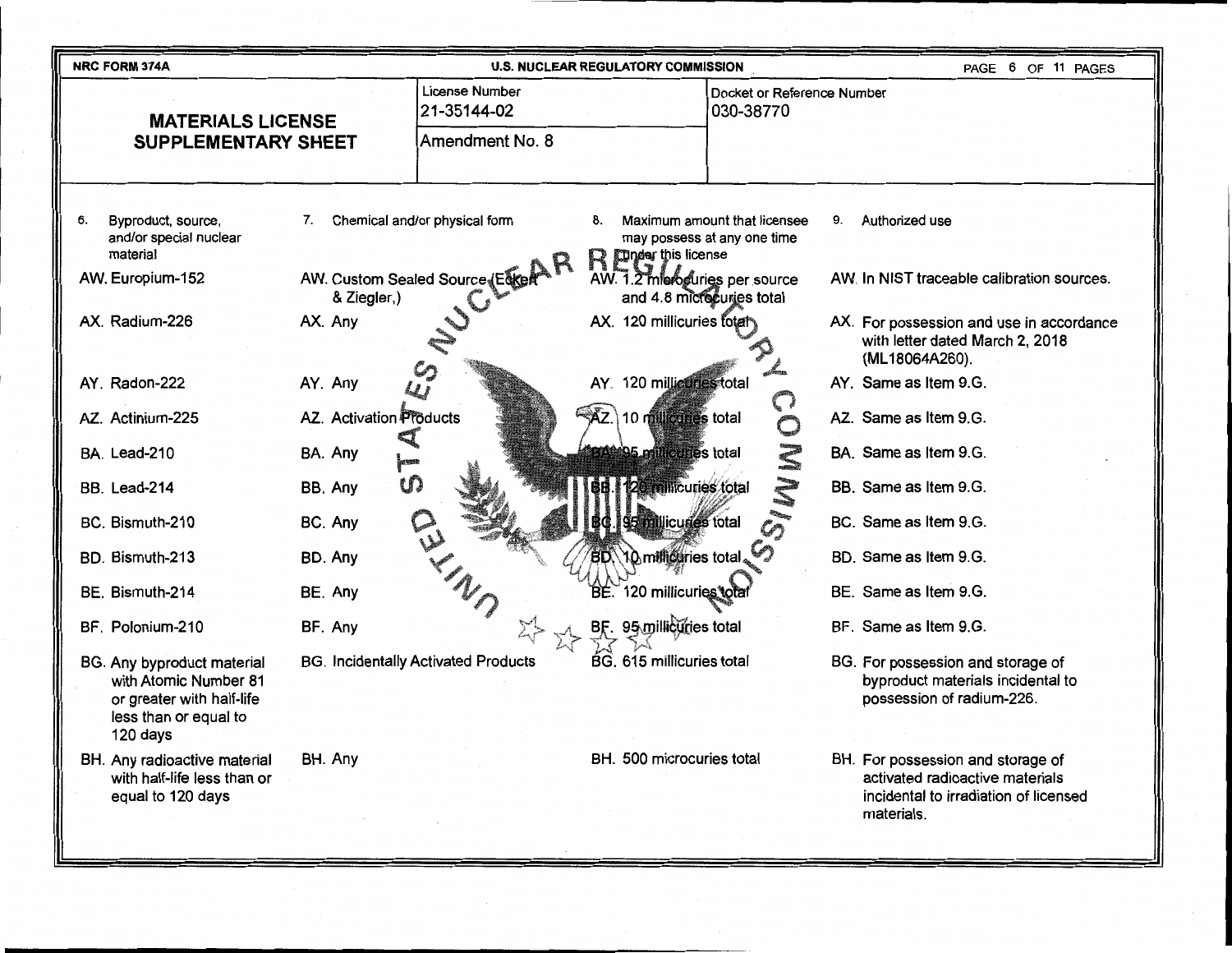| <b>NRC FORM 374A</b>                                                                                                                                                                                                    | <b>U.S. NUCLEAR REGULATORY COMMISSION</b>                                                                                                                                                                                                                                                                              | 7 OF 11 PAGES<br>PAGE                                                                                                                                                                                                 |  |  |  |  |
|-------------------------------------------------------------------------------------------------------------------------------------------------------------------------------------------------------------------------|------------------------------------------------------------------------------------------------------------------------------------------------------------------------------------------------------------------------------------------------------------------------------------------------------------------------|-----------------------------------------------------------------------------------------------------------------------------------------------------------------------------------------------------------------------|--|--|--|--|
| <b>MATERIALS LICENSE</b>                                                                                                                                                                                                | License Number<br>21-35144-02                                                                                                                                                                                                                                                                                          | Docket or Reference Number<br>030-38770                                                                                                                                                                               |  |  |  |  |
| <b>SUPPLEMENTARY SHEET</b>                                                                                                                                                                                              | Amendment No. 8                                                                                                                                                                                                                                                                                                        |                                                                                                                                                                                                                       |  |  |  |  |
| Byproduct, source,<br>6.<br>7.<br>and/or special nuclear<br>material<br>BI. Solid<br>BI. Any radioactive material<br>with half-life greater than<br>120 days                                                            | Chemical and/or physical form<br>8.<br><b>Dinder this license</b><br>R<br>SUCLEAR<br>BI.<br>10 mierconies total                                                                                                                                                                                                        | Maximum amount that licensee<br>9.<br>Authorized use<br>may possess at any one time<br>For possession and storage of<br>BI.<br>activated radioactive materials<br>incidental to irradiation of licensed<br>materials. |  |  |  |  |
| 11.                                                                                                                                                                                                                     | <b>CONDITIONS</b><br>10. Licensed material may be used or stored only at the licensee's facilities located at 1012 North Walnut Street, Lansing, Michigan, 48906.<br>The Radiation Safety Officer for this license is William Peters, HH<br>12. A. Licensed material shall only be used by or under the supervision of |                                                                                                                                                                                                                       |  |  |  |  |
| <b>Authorized Users</b><br>Alex Bakken, Ph.D.<br>Amanda Grimm<br>Terry Grimm, Ph.D.<br>Nathan Johnson<br><b>Christine Krizmanich</b><br>William Peters, Ph.D.<br>Kristin Shannon, Ph.D.<br>Valeriia Starovoitova, Ph.D. | Material and Use-<br>Natural uranium<br>Uranium, molybdenum-99, xenon-133, and krypton-85m<br>Uranium and molybdenum-99<br>All, except Subitems 6.AX. through 6.Bl.<br>All, except Subitems 6.AX. through 6.Bl.<br>All, except Subitems 6.AX. through 6.Bl.                                                            | All, except Subitems 6.AX. through 6.BL (limited to licensed materials in solid form only)<br>All, except Subitems 6 AX, through 6.Bl. (limited to licensed materials in solid form only)                             |  |  |  |  |

B. Licensed material shall only be used by, or under the supervision and in the physical presence of,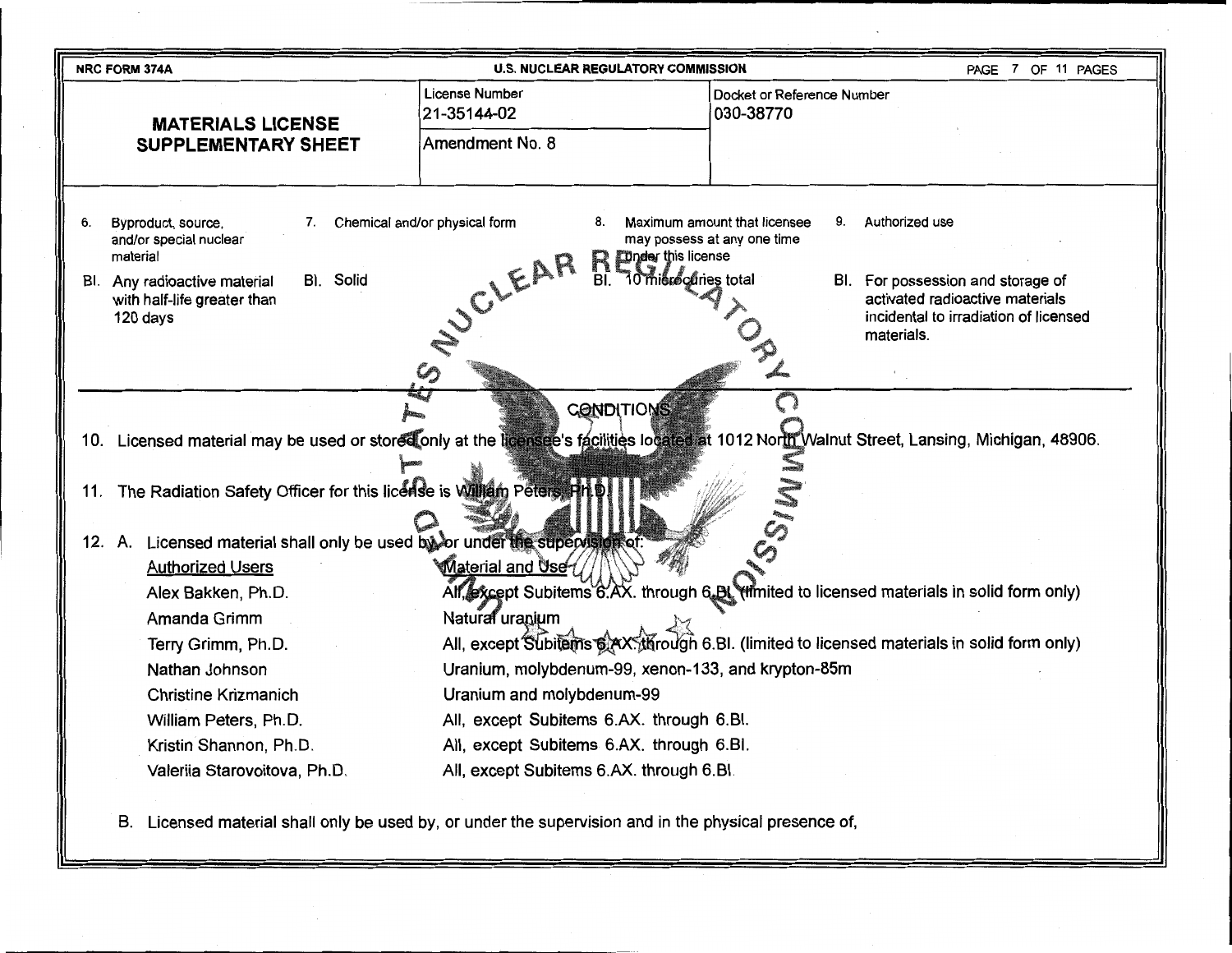| NRC FORM 374A                                                                                                                                                                                                                                                                                                                                                                                                                                                                                                                                                                                                                                                                                                                                                                                                                                                                                                                                                                                                                                                                                                                                                                                                                                                                                                                                                                                                                                                                                                                                                                                                                                                                                                                                                                                                                                                                                                                                                                                                                                                                                                                                                                                                                                                                                                                                                                                                                                                                                                                                                                                                                         | <b>U.S. NUCLEAR REGULATORY COMMISSION</b>        |                                         | PAGE 8 OF 11 PAGES |
|---------------------------------------------------------------------------------------------------------------------------------------------------------------------------------------------------------------------------------------------------------------------------------------------------------------------------------------------------------------------------------------------------------------------------------------------------------------------------------------------------------------------------------------------------------------------------------------------------------------------------------------------------------------------------------------------------------------------------------------------------------------------------------------------------------------------------------------------------------------------------------------------------------------------------------------------------------------------------------------------------------------------------------------------------------------------------------------------------------------------------------------------------------------------------------------------------------------------------------------------------------------------------------------------------------------------------------------------------------------------------------------------------------------------------------------------------------------------------------------------------------------------------------------------------------------------------------------------------------------------------------------------------------------------------------------------------------------------------------------------------------------------------------------------------------------------------------------------------------------------------------------------------------------------------------------------------------------------------------------------------------------------------------------------------------------------------------------------------------------------------------------------------------------------------------------------------------------------------------------------------------------------------------------------------------------------------------------------------------------------------------------------------------------------------------------------------------------------------------------------------------------------------------------------------------------------------------------------------------------------------------------|--------------------------------------------------|-----------------------------------------|--------------------|
| <b>MATERIALS LICENSE</b><br><b>SUPPLEMENTARY SHEET</b>                                                                                                                                                                                                                                                                                                                                                                                                                                                                                                                                                                                                                                                                                                                                                                                                                                                                                                                                                                                                                                                                                                                                                                                                                                                                                                                                                                                                                                                                                                                                                                                                                                                                                                                                                                                                                                                                                                                                                                                                                                                                                                                                                                                                                                                                                                                                                                                                                                                                                                                                                                                | License Number<br>21-35144-02<br>Amendment No. 8 | Docket or Reference Number<br>030-38770 |                    |
| <b>Authorized Users</b><br>All<br>Artem Gelis, Ph.D.<br>This license does not authorize commercial distribution of licensed material pursuant to 10 CFR 32.72 or 10 CFR 32.74 to persons<br>13.<br>generally licensed pursuant to 10 CFR Part 31 or equivalent regulations of any Agreement State; or to persons exempt from licensing<br>pursuant to 10 CFR 30.14 through 10 CFR 30-21 inclusive, or equivalent regulations of any Agreement State.<br>14. A. Sealed sources shall be tested for leakage and/or contamination at intervals not to exceed the intervals specified in the certificate of<br>registration issued by the U.S. Nuclear Regulatory Commission under 10 CFR 32.210 or by an Agreement State. In the absence of a<br>registration certificate, sealed sources shall be tested for leakage and/or contamination at intervals not to exceed 6 months, or at such<br>other intervals as specified.<br>B. In the absence of a certificate from a transferor indicating that alleak test has been made within the intervals specified in the certificate of<br>registration issued by the U.S. Nuclear Regulatory Commission under 10 CER 32.210 or by an Agreement State, prior to the transfer, a<br>sealed source received from another person shall not be put into use until rested and the test results received.<br>C. Sealed sources need not be tested if they egotain only hydrogen-3; or they contain only a radioactive gas; or the half-life of the isotope is<br>30 days or less; or they contain not more than 100 microcuries of beta- and/or gamma-emitting material or not more than 10<br>microcuries of alpha-emitting material.<br>D. Sealed sources need not be tested if they are in storage and are not being used. However, when they are removed from storage for use<br>or transferred to another person, and have not been tested within the required leak test interval, they shall be tested before use or<br>transfer. No sealed source shall be stored for a period of more than 10 years without being tested for leakage and/or contamination.<br>E. The leak test shall be capable of detecting the presence of 185 becquerels (0.005 microcuries) of radioactive material on the test<br>sample. If the test reveals the presence of 185 becquerels (0.005 microcuries) or more of removable contamination, a report shall be<br>filed with the U.S. Nuclear Regulatory Commission in accordance with 10 CFR 30.50(c)(2), and the source shall be removed<br>immediately from service and decontaminated, repaired, or disposed of in accordance with Commission regulations. | <b>Material and Use</b><br>RARREGU<br>学路安台书      |                                         |                    |

 $\label{eq:2.1} \frac{d\mathbf{r}}{d\mathbf{r}} = \frac{1}{2} \left( \frac{d\mathbf{r}}{d\mathbf{r}} \right) \mathbf{r}$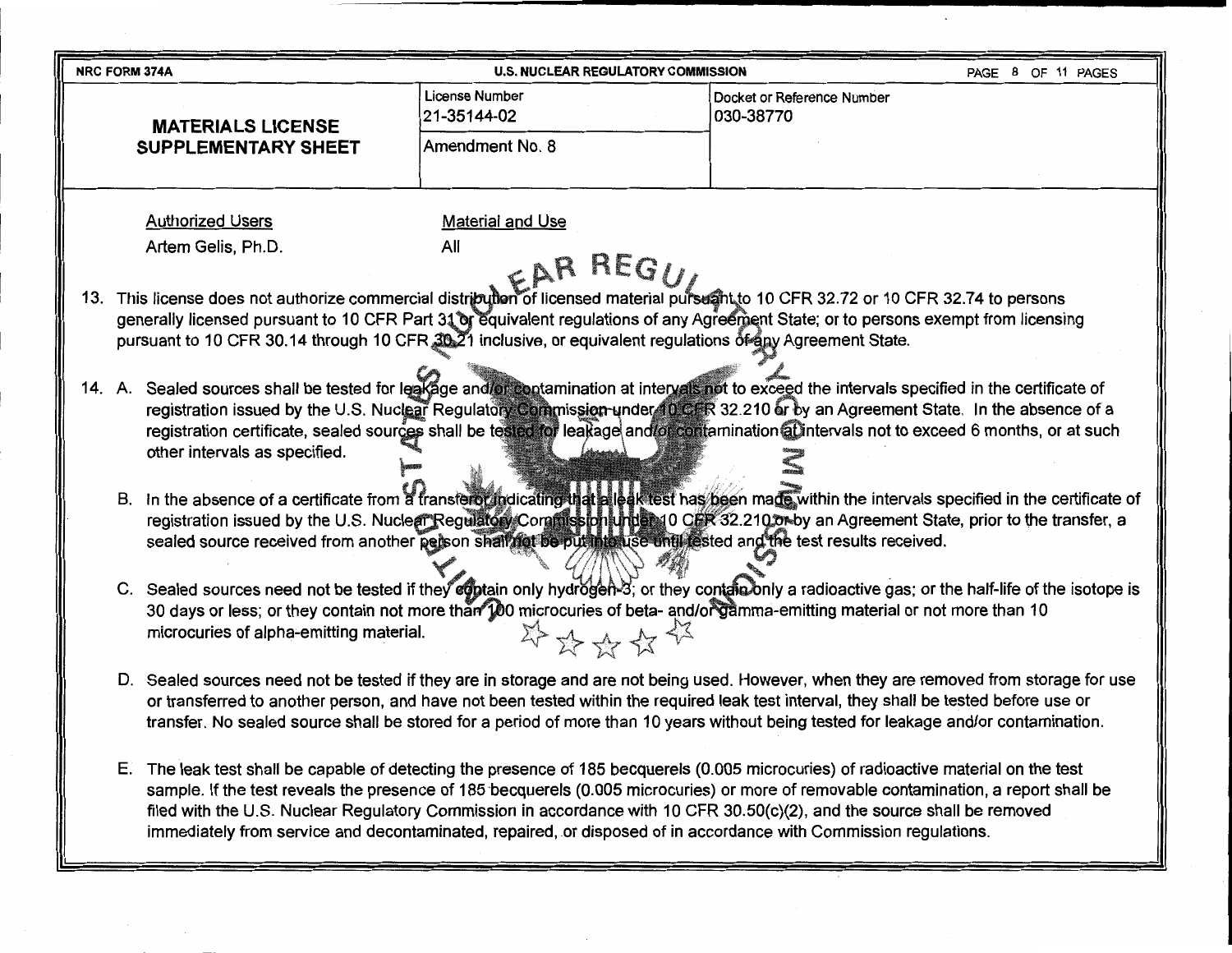| <b>NRC FORM 374A</b>                                                                                                                                                              | <b>U.S. NUCLEAR REGULATORY COMMISSION</b> | PAGE 9 OF 11 PAGES                                                                                                                                                                                                                                                                                                                                                                                                                                                                                                                                                                                                                                                                                                                                                                                                                                                                                                                                                                                                                                                                                                                                                                                                                                                                                                                                                                                                                                                                                                                                                                                                                                                                                                                                                                                                                                                      |
|-----------------------------------------------------------------------------------------------------------------------------------------------------------------------------------|-------------------------------------------|-------------------------------------------------------------------------------------------------------------------------------------------------------------------------------------------------------------------------------------------------------------------------------------------------------------------------------------------------------------------------------------------------------------------------------------------------------------------------------------------------------------------------------------------------------------------------------------------------------------------------------------------------------------------------------------------------------------------------------------------------------------------------------------------------------------------------------------------------------------------------------------------------------------------------------------------------------------------------------------------------------------------------------------------------------------------------------------------------------------------------------------------------------------------------------------------------------------------------------------------------------------------------------------------------------------------------------------------------------------------------------------------------------------------------------------------------------------------------------------------------------------------------------------------------------------------------------------------------------------------------------------------------------------------------------------------------------------------------------------------------------------------------------------------------------------------------------------------------------------------------|
| <b>MATERIALS LICENSE</b>                                                                                                                                                          | <b>License Number</b><br>21-35144-02      | Docket or Reference Number<br>030-38770                                                                                                                                                                                                                                                                                                                                                                                                                                                                                                                                                                                                                                                                                                                                                                                                                                                                                                                                                                                                                                                                                                                                                                                                                                                                                                                                                                                                                                                                                                                                                                                                                                                                                                                                                                                                                                 |
| <b>SUPPLEMENTARY SHEET</b>                                                                                                                                                        | Amendment No. 8                           |                                                                                                                                                                                                                                                                                                                                                                                                                                                                                                                                                                                                                                                                                                                                                                                                                                                                                                                                                                                                                                                                                                                                                                                                                                                                                                                                                                                                                                                                                                                                                                                                                                                                                                                                                                                                                                                                         |
| the analysis.<br>specifically authorized.<br>disposal in ordinary trash provided:<br>radiation labels shall be removed or obliterated.<br>the disposal.<br>date of the inventory. |                                           | F. Analysis of leak test samples and/or contamination shall be performed by persons specifically licensed by the U.S. Nuclear Regulatory<br>Commission or an Agreement State to perform such services The Icensee is authorized to collect leak test samples but not perform<br>G. Records of leak test results shall be kept in units of becquerels (microcuries) and shall be maintained for 3 years.<br>15. Sealed sources containing licensed material shall not be opened or sources removed from source holders by the licensee, except as<br>16. The licensee is authorized to hold radioactive material with a physical half life of less than or equal to 120 days for decay-in-storage before<br>A. Before disposal as ordinary trash, the waste shall be surveyed atthe container surface with the appropriate survey instrument set on its<br>most sensitive scale and with no interposed shielding to determine that its radioactivity cannot be distinguished from background. All<br>B. A record of each such disposal permitted under this license condition shall be retained for 3 years. The record must include the date of<br>disposal, the date on which the byproduct material was placed in sterage, the radionuclides disposed, the survey instrument used, the<br>background dose rate, the dose rate measured at the sufface of each waste container, and the name of the individual who performed<br>17. The licensee shall conduct a physical inventory every 6 months, or at other intervals approved by the U.S. Nuclear Regulatory Commission,<br>to account for all sealed sources and/or devices received and possessed under the license. Records of inventories shall be maintained for 3<br>years from the date of each inventory, and shall include the radionuclides, quantities, manufacturer's name and model numbers, and the |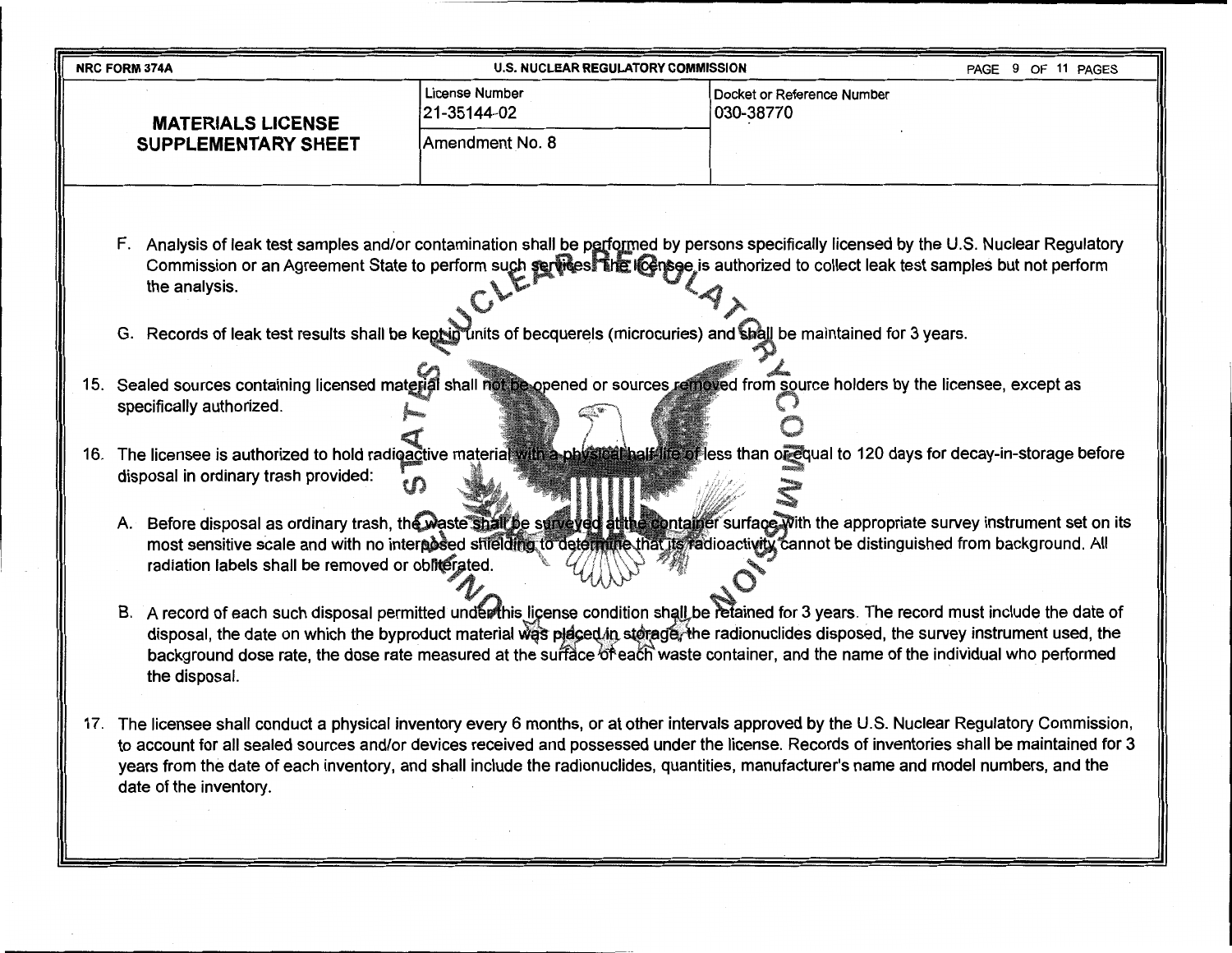| <b>NRC FORM 374A</b>                                                                                                                                                                                                                                                                                                                                                                                                                                                                                                                                                                                                                                                                                                                                                                                                                            | <b>U.S. NUCLEAR REGULATORY COMMISSION</b>                                                                | PAGE 10 OF 11 PAGES                                                                                                                                                                                                                                                                                                                                                                                                                                                                                                                                                                                                                                                                                    |
|-------------------------------------------------------------------------------------------------------------------------------------------------------------------------------------------------------------------------------------------------------------------------------------------------------------------------------------------------------------------------------------------------------------------------------------------------------------------------------------------------------------------------------------------------------------------------------------------------------------------------------------------------------------------------------------------------------------------------------------------------------------------------------------------------------------------------------------------------|----------------------------------------------------------------------------------------------------------|--------------------------------------------------------------------------------------------------------------------------------------------------------------------------------------------------------------------------------------------------------------------------------------------------------------------------------------------------------------------------------------------------------------------------------------------------------------------------------------------------------------------------------------------------------------------------------------------------------------------------------------------------------------------------------------------------------|
| <b>MATERIALS LICENSE</b>                                                                                                                                                                                                                                                                                                                                                                                                                                                                                                                                                                                                                                                                                                                                                                                                                        | License Number<br>21-35144-02                                                                            | Docket or Reference Number<br>030-38770                                                                                                                                                                                                                                                                                                                                                                                                                                                                                                                                                                                                                                                                |
| <b>SUPPLEMENTARY SHEET</b>                                                                                                                                                                                                                                                                                                                                                                                                                                                                                                                                                                                                                                                                                                                                                                                                                      | Amendment No. 8                                                                                          |                                                                                                                                                                                                                                                                                                                                                                                                                                                                                                                                                                                                                                                                                                        |
| restrictive than the regulations.<br>A. Application dated February 11, 2015 (MS15043A755)<br>B. Letter dated February 11, 2015 (ML15043A755)<br>Letter dated February 24, 2015 (ML,15065A251)<br>C.<br>Letter dated March 5, 2015 (ML15065A252)<br>D.<br>Letter dated March 18, 2015 (ML15077A371)<br>Е.<br>F.<br>Letter dated September 24, 2015 (ML15272A374)<br>G.<br>H. RSO delegation of authority dated October 6, 2015 (ML15280A086)<br>(ML17027A205)<br>J. Letter dated April 21, 2017 (ML17114A407)<br>Letter dated August 9, 2017 (ML17227A249)<br>Κ.<br>Letter dated October 12, 2017 (ML17285A908)<br>M. Letter dated January 19, 2018 (ML18025B330)<br>N. Letter dated February 5, 2017 received February 5, 2018 (ML18036A980)<br>O. Letter dated June 29, 2018 (ML18183A306)<br>P. Letter dated September 10, 2018 (ML18254A360) | Letter dated July 7, 2015 excluding on angesto upper limit of low enriched uranium to <20% (ML15196A611) | 18. Except as specifically provided otherwise in this license, the licensee shall conduct its program in accordance with the statements,<br>representations, and procedures contained in the documents, including any enclosures, listed below. This license condition applies only to<br>those procedures that are required to be submitted in accordance wife the regulations. The U.S. Nuclear Regulatory Commission's<br>regulations shall govern unless the statements, representations, and procedures in the licensee's application and correspondence are more<br>Letter dated January 20, 2017 excluding the request for low entiched uranium and natural uranium in readily dispersible form |
| Q. Letter dated September 28, 2018 (ML18274A261)                                                                                                                                                                                                                                                                                                                                                                                                                                                                                                                                                                                                                                                                                                                                                                                                |                                                                                                          |                                                                                                                                                                                                                                                                                                                                                                                                                                                                                                                                                                                                                                                                                                        |